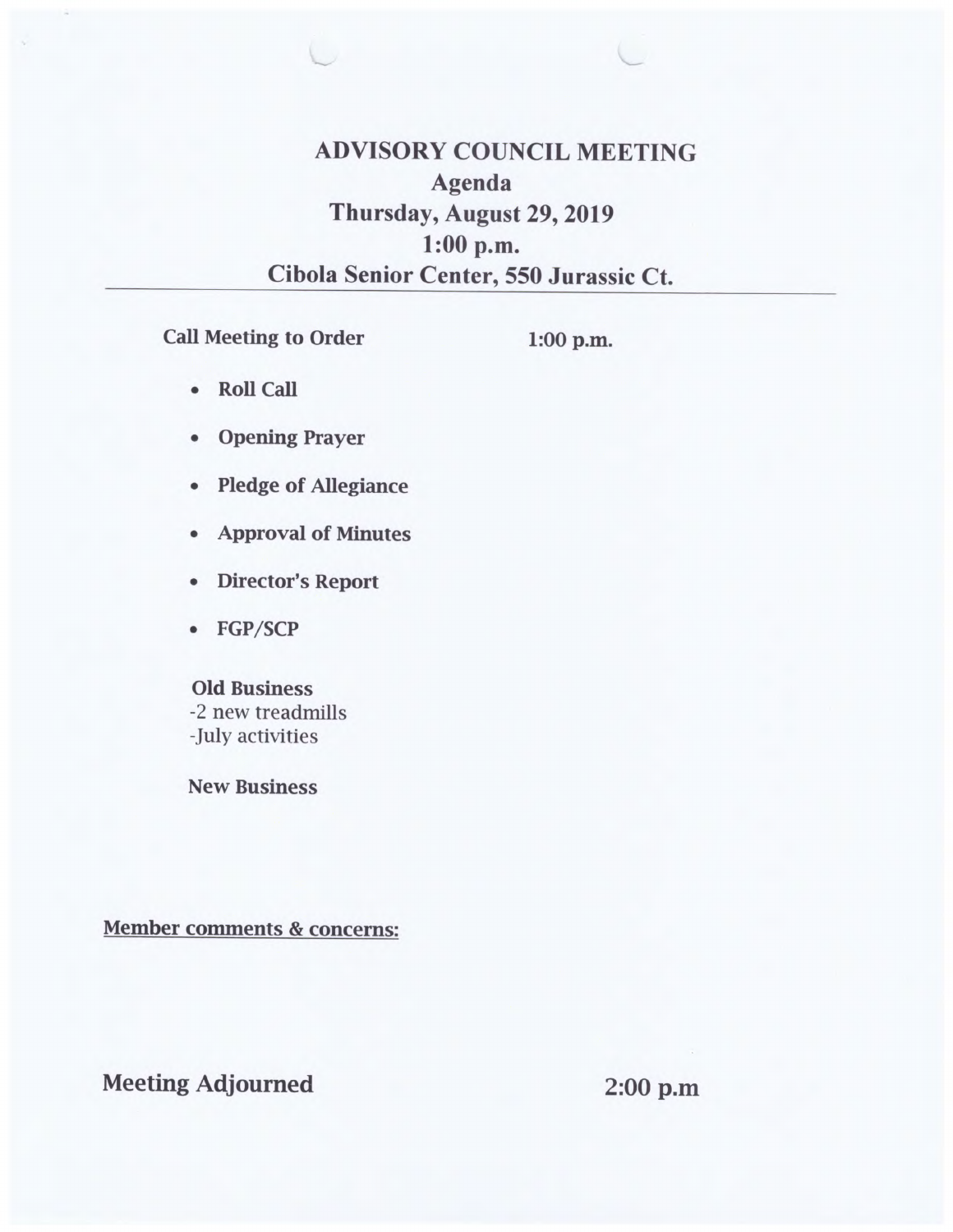# **Cibola Senior Center Advisory Council Meeting Minutes August 29, 2019**

Meeting called to order  $(a)$  1:00 p.m. by Bob Ewell, Council Chairman

Roll Call

Opening prayer recited by Joan Klonowski

Pledge of Allegiance recited by All

**Members Present:**  Chairman Bob Ewell, Harriet Trujillo, Joan Klonowski, Joanne Martinez

**Guest:**  Roseanne Boyette, Cibola Citizen Reporter

**Approval of Minutes** - Motion to approve by Harriet, seconded by Joanne

**Director Report -** These items were discussed:

We have our new dishwashing machine, all set up and running smoothly. Our ice machine is a problem and has been since we got it 2 years ago. It stops making ice for no apparent reason, we've had several repair people out here to look at it but it's still doing the same thing. It is under warranty until 6/2020 so now the Scotsman repairperson is coming out to look at it.

Activity attendance seems to be winding down. Not as many people as in the first month. We only had 2-3 senior's show up for the monthly community meeting. They like bingo and dances though. Our cakewalk was a big hit- we made \$75.00

Eli returned to Grants a few months ago and called to ask if he could return to the Center. I told him no but we would deliver meals to him if he was interested. He received HDM until last week when a miscommunication about where his meal should be delivered, caused him to threaten me again. I filed a police report for his threatening behavior and informed Eli that we will no longer serve him. AG's office contacted me this morning to inform me they received a complaint from him. Since the AG has no governing authority, the complaint was turned over to me.

Harriet made a motion to approve the Director's report, seconded by Joanne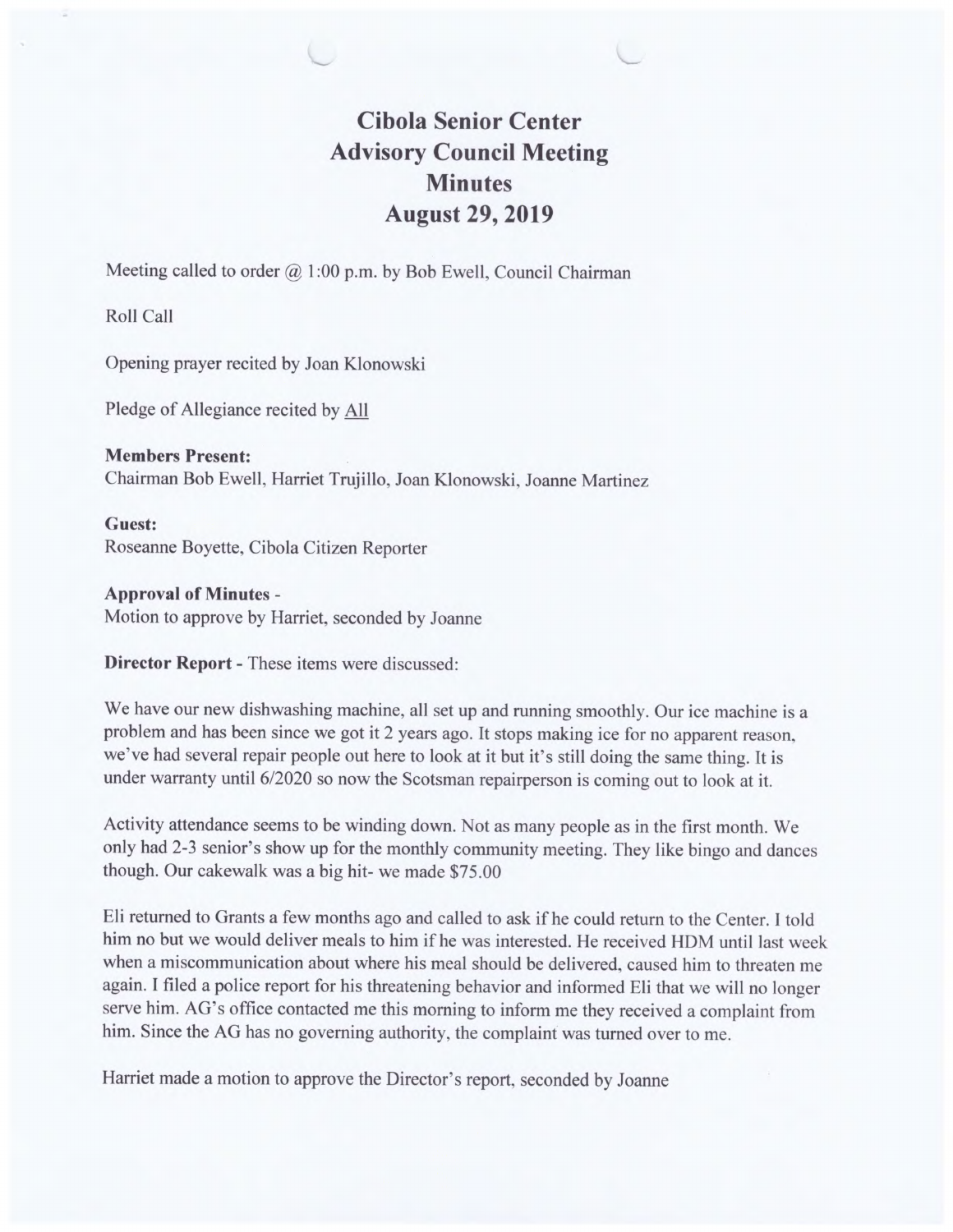## **FGP/SCP Report-**

**Everything is going good with the program. I** took the volunteers to a 2 day conference in ABQ **at the Sandia. It was a really good turnout.** 

We got our **first "male" Foster Grandparent and our first "male" Senior** Companion.

**On August 27thwe had a meeting with all volunteers to update the SCP/FGP handbook.** 

**Harriet made a motion to remove Activity Fund and Senior Olympics fund from minutes until we have actual clarification on how much money is in the funds. Seconded by Joanna.** 

#### **Old Business**

- $\overline{\phantom{a}}$ **Dishwashing machine**
- **Ice machine**
- **Activity attendance seems** to be winding down  $\overline{\phantom{m}}$

## **New Business**

- **Motion was made to remove Activity and Senior Olympic** funds from minutes
- **SCP/FGP has first 2 "male" volunteers**

**\*Next meeting held on September 26, 2019** 

### **Meeting Adjourned**

**Harriet made a motion to adjourn meeting at 2:00** p.m.. seconded by Joanna